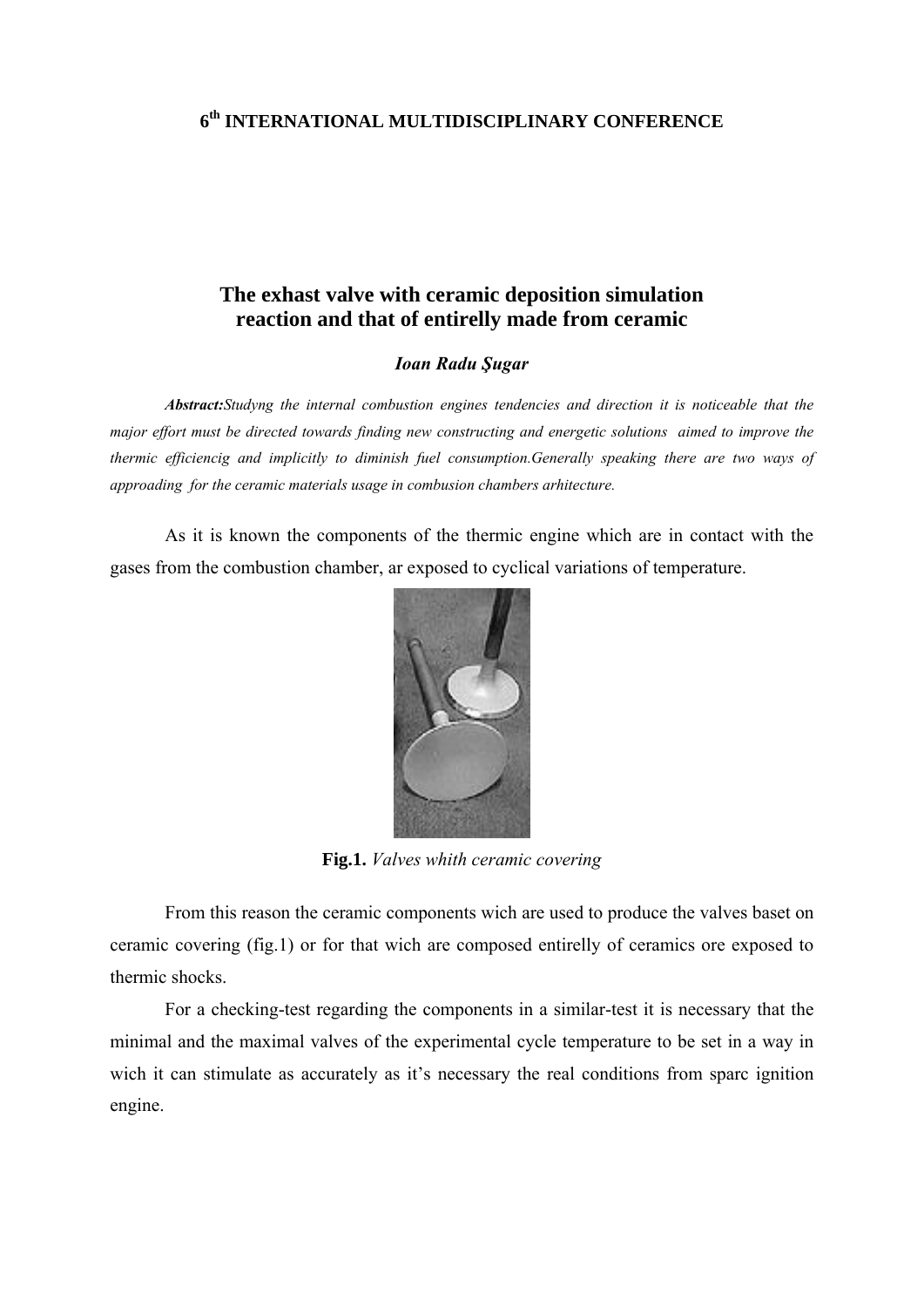In the case of measuring the temperatures in different parts of the checked elements during the termic shock test, interesting results can be obtained regarding the thermic boundery limit monolithical ceramic components.

 For checking the ceramic covering and that of the exhaust valve made by ceramics atest has been issued based on thermic shocks on these components.

The surface of the exhaust valves plate exposed to the tests has been heated with oxiacetilenic flame till it the combustion chamber's temperature after they had been exposed to a fast cooling process of the temperature through accelerated cooling process made by the use of a ventilator. Cooling and heating periods have been measured by the use of a cronometru.

 In fig.2 it is presented the thermometers way of instalation on the exhaust surface with ceramic covering on its plate, in order to optain same infos regarding the reaction of ceramic covering as a thermic limit.



**Fig.2.** *The thermometers way of instalation in case of valves with ceramic covering and that of entirelly made of ceramics* 

As we can see thermometer  $T_1$  is installated directly on the ceramic covering straturm surface in order to optain infos about temperature variations during the experiments. Thermometer  $T_2$  is introduced in a hole made into the metallic material of the valve surface close to the ceramic surface in order to optain corect infos about the ceramic insuranity's degree and about the valve's body temperature evolution – imediatelly limited to the insulator straturm.

 For getting the same kind of infos regarding the entirelly ceramic made of exhaust valve, thermometers have been set as in fig.2.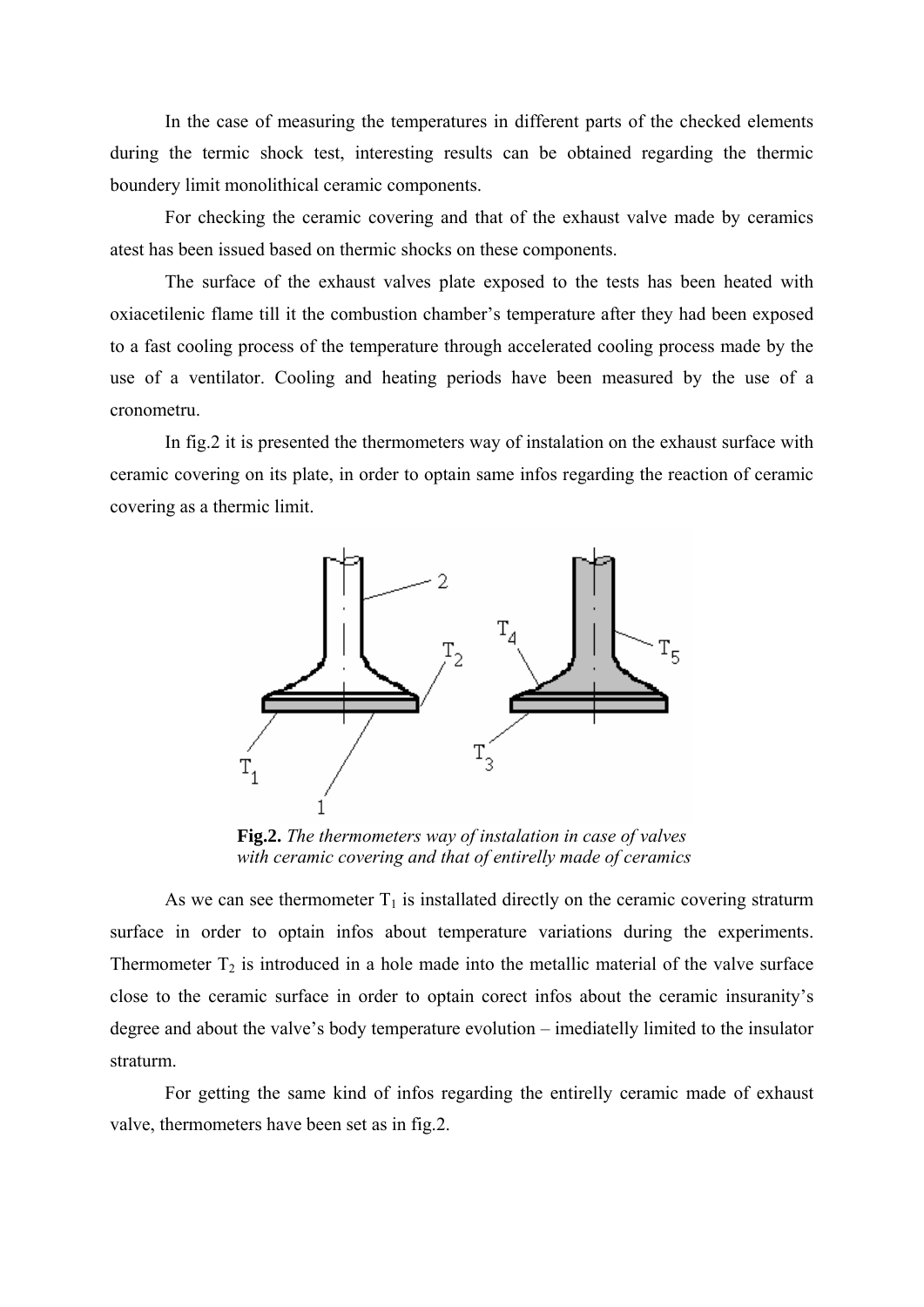This time it is obvios that thermometer have been placed on the material's surface taking into account the omogen piece and not the bimetallic one

There  $T_3$  thermometer has been placed on the plate's surface which constitutes the combustion chamber's wall. Thermometer  $T_4$  has been placed on the conic surface of the plate and thermometer  $T_5$  in the contact area between the plate and the stick of the entirelly ceramic made of valve.

As we can see, it has been tried to egalise approximatirelly the distance between those three thermometer on a perpendicular direction on the plate's surface exposed at heating in order to point out the temperature variation whith in the caremic valve during thermic shocks tests.

 For obtaining comparative infos about the two ways of exhaust valves constructiontemperatures have been measured during the cyclic test observing the resistance of thermic shocks and graphically represented considering the time.

| Nr.<br>crt.    | Time, s | $T_1$ , $^{\circ}C$<br>heating | $T_2,^{\circ}C$<br>heating | $T_2,^{\circ}C$<br>cooling | $T_1$ , <sup>o</sup> C<br>cooling |
|----------------|---------|--------------------------------|----------------------------|----------------------------|-----------------------------------|
|                |         | 160                            | 280                        | 510                        | 650                               |
| $\overline{2}$ | 10      | 310                            | 285                        | 490                        | 550                               |
| 3              | 20      | 430                            | 300                        | 470                        | 340                               |
| $\overline{4}$ | 30      | 530                            | 340                        | 440                        | 260                               |
| 5              | 40      | 580                            | 395                        | 395                        | 250                               |
| $6\phantom{1}$ | 50      | 600                            | 420                        | 330                        | 210                               |
| 7              | 60      | 620                            | 480                        | 310                        | 180                               |
| 8              | 70      | 630                            | 490                        | 270                        | 170                               |
| 9              | 80      | 640                            | 495                        | 250                        | 160                               |

*Table 1*. Values of time, and temperature cooling and heating for the ceramic covering valve



**Fig.3.** *Temperature variation considering the time for the ceramic covering valve*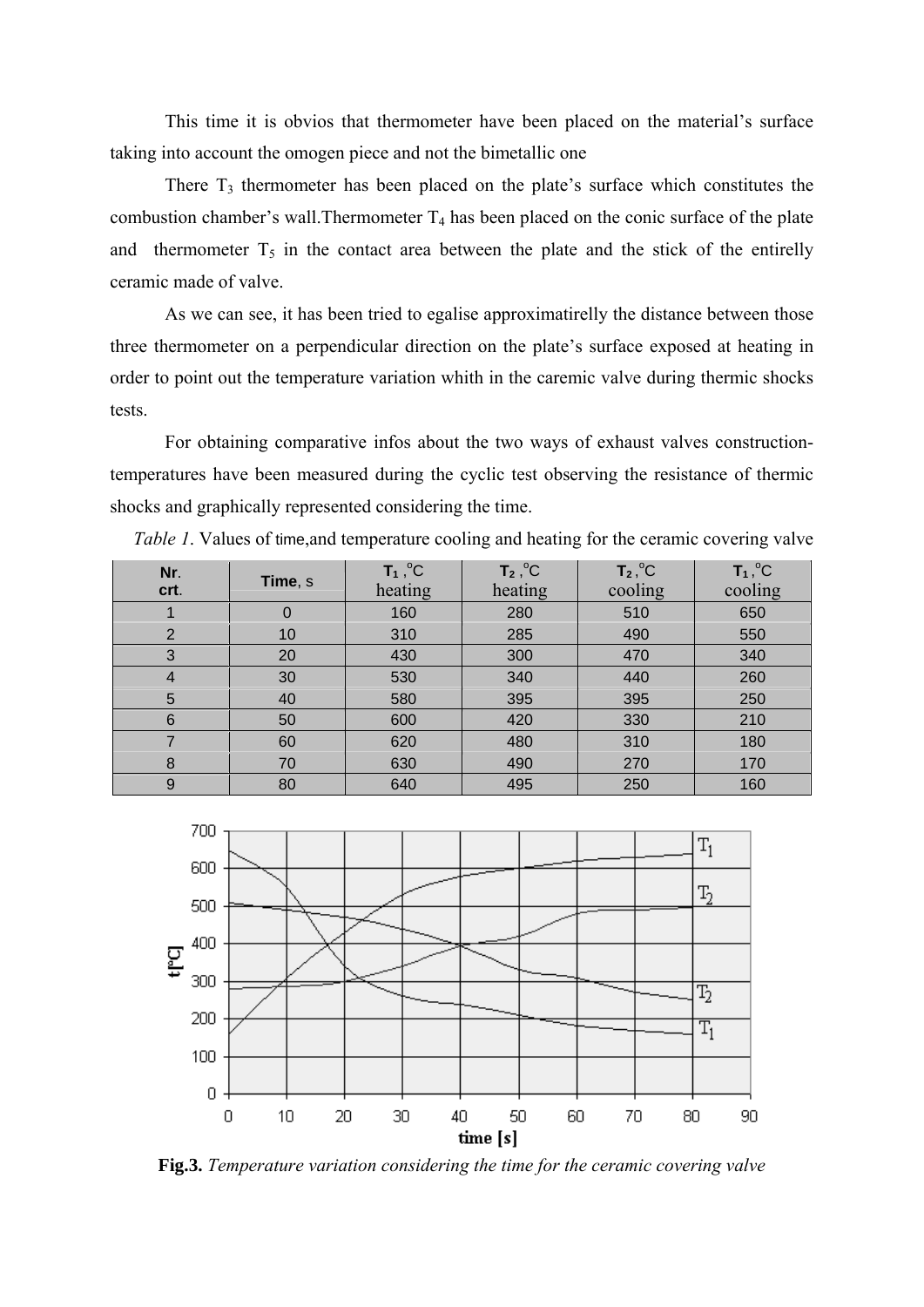Fig.3 represents the temperature variation curves during the thermic shocks tests, in the measuring already set points  $T_1$  and  $T_2$ , for the exhaust valve whith ceramic covering on the plate.

 Fig.4 represents the variation curves of the temperature during the thermic shocks tests, in the measuring points  $T_3$ ,  $T_4$  and  $T_5$  for the entirelly made of ceramic exhaust valve.

*Table 2.* Values of time, and temperature cooling and heating for the enterilly made of ceramic

exhaust valve

| Nr.<br>crt     | Time,s | $T_3$ , $^{\circ}$ C<br>heating | $T_3$ , ${}^{\circ}C$<br>cooling | $T_4$ , °C<br>heating | $T_4$ , $^{\circ}$ C<br>cooling | $T_5$ , $^{\circ}$ C<br>heating | $T_5$ , $^{\circ}$ C<br>cooling |
|----------------|--------|---------------------------------|----------------------------------|-----------------------|---------------------------------|---------------------------------|---------------------------------|
|                | 0      | 115                             | 720                              | 200                   | 345                             | 50                              | 305                             |
| $\overline{2}$ | 10     | 310                             | 550                              | 203                   | 310                             | 100                             | 190                             |
| 3              | 20     | 490                             | 390                              | 205                   | 300                             | 120                             | 50                              |
| 4              | 30     | 560                             | 280                              | 230                   | 270                             | 170                             | 35                              |
| 5              | 40     | 650                             | 250                              | 250                   | 235                             | 200                             | 30                              |
| 6              | 50     | 680                             | 230                              | 280                   | 210                             | 220                             | 25                              |
| 7              | 60     | 690                             | 200                              | 300                   | 200                             | 250                             | 23                              |
| 8              | 70     | 700                             | 170                              | 310                   | 180                             | 280                             | 20                              |
| 9              | 80     | 720                             | 100                              | 312                   | 175                             | 305                             | 18                              |



**Fig. 4.** *Temperature variation considering the time regarding the enterilly made of ceramic exhaust valve* 

*Conclusions regarding the exhaust valve reaction used as the thermic insulator of the combustion chamber* 

1.Thermic conductivities of the valves with insulator ceramic aplication are more diminished than the thermic conductivity of the metalic conventional valve,the difference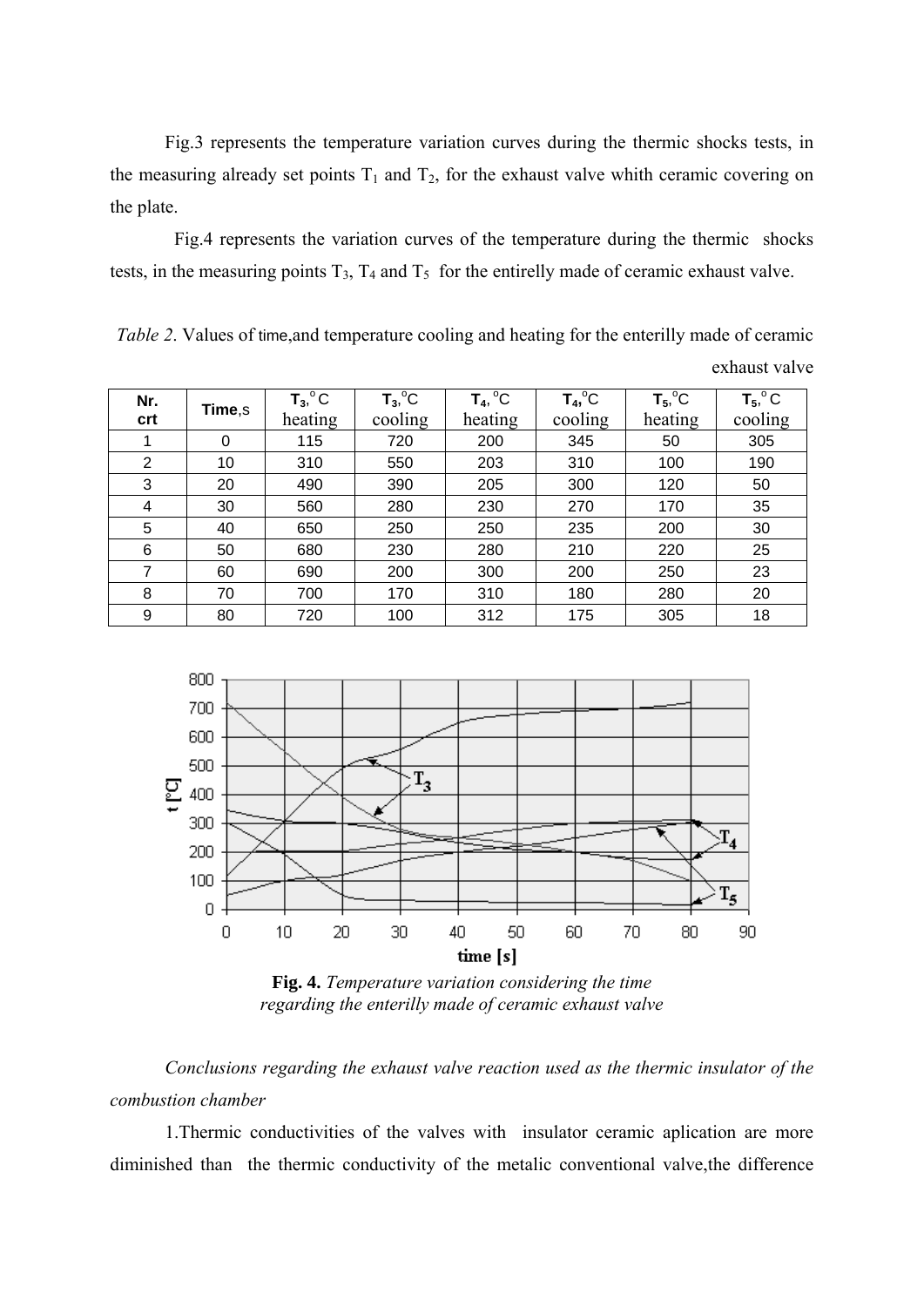between valves'conductivities with it's plate covered with ceramic and that valve made enterely by ceramic being very litlle.This feature will have a very diminished influence at the heat lost from the combustion chamber but it will protect the plate's surface of the convetional metalic valve against corosion or erosion processes at which it is exposed because of the combusted gases.

 2.The specific heat of entirelly ceramic made valves is higher that of a metallic valve while the valve with the plate covered by ceramics is less than of a conventional valve,contraryto the impression according to which the ceramic straturm deposed on the plate should confere to the valve a higher specific heat.

 3.Regarding the exhaust valve with it's plate covered with ceramic material, a very huge temperature variation is produced, a variation of the temperature of the insulator ceramic straturm (about  $500^{\circ}$ C) in a very short time (60s) both at the heating and the cooling processes.This fact is good for the evolution of the combustion process from the engine, because the insulated surface of the valve's plate which constitutes the combustion chamber's wall will be heated very quickly during it's functioning time, this component of the exhaust valve will have a temperature variation which will follow the temperature variationof the gase with in the combustion chamber, facilitating the adequate function of the engine's processes.

 4.Opposed to this evolution the metalic material's temperature variation close to that of a insulated ceramic straturm is more diminished (about  $200^{\circ}$ C in 60 s) reaching a maximum of  $150^{\circ}$ C more diminished than the maximum of the tmperature reached in the cermic straturm.This fact can be explained through the thermic limitation point oppsed to the heat propagation with in the valve because of the ceramic straturm which protects the valve against thermic entollments and it's blockage.

5.Regarding the exhaust valves made entirelly of ceramic, the maximum temperature reachedat the plate's surface which constitutes the combustion chamber's wall, is with almost  $100^{\circ}$ C higher than that of the valve withit's plate covered by ceramic. This confirms the thermic insulator's proprety of the ceramics offering the valve the capacity to function in very good conditions in the withouf the danger of blockage.

## **REFERENCES**

- **1.** AMSDED, A.A.: *KIVA-3V, release 2, improvements to KIVA-3V.* Los Alamos, Los Alamos National Laboratory, 1999.
- **2.** APOSTOLESCU, N., CHIRIAC, R.: *Procesul arderii in motoarele cu ardere interna.*  Bucuresti, Editura Tehnica, 1998.